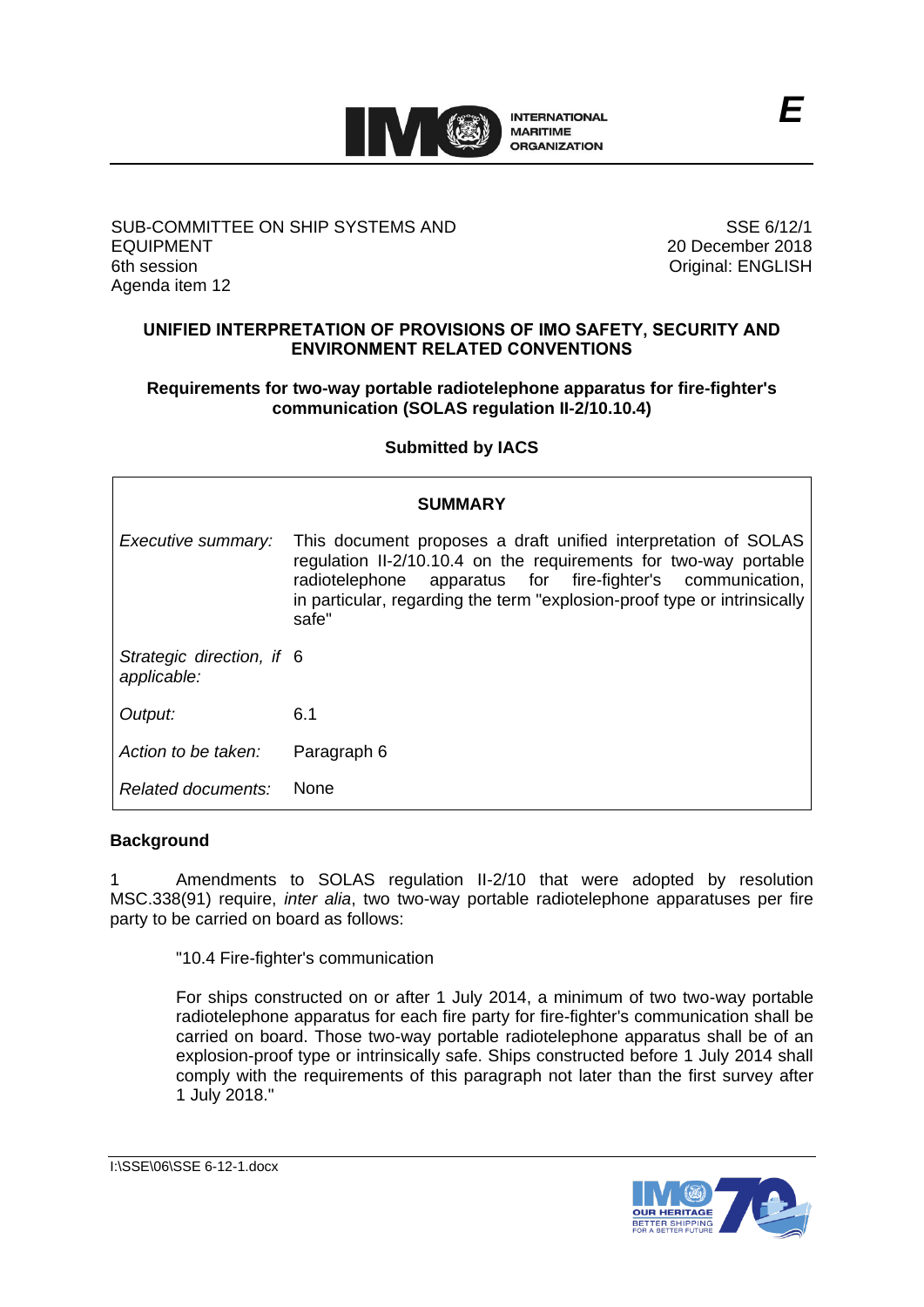# **Discussion**

2 IACS considers that the requirement in SOLAS regulation II-2/10.10.4 on mitigating the explosion hazard is rather vague and open to interpretation. IACS has further witnessed some inconsistencies in the implementation of this requirement, in particular, with respect to the term "explosion-proof type or intrinsically safe". IACS understands that specifying "intrinsically safe" type equipment is in some ways meaningless without also specifying the need for the certified safe type and further the essential particulars defined in IEC Standards 60079 and 60092-502, e.g. required category of the intrinsically safe apparatus ("ia", "ib", etc.), temperature class or the apparatus group; as "intrinsic safety" is only a method of protection and not the level of it. Specifying the "explosion-proof type" is even vaguer.

3 It is noted that a similar lack of clarity regarding the requirements related to the two-way portable radiotelephone apparatus for fire patrols on passenger ships exists in relation to SOLAS regulation II-2/7.8.3 (two-way portable radiotelephone apparatus). It is noted that MSC/Circ.1120 on *Unified Interpretations of SOLAS Chapter II-2, the FSS Code, the FTP Code and related fire test procedures* provides a unified interpretation (UI) regarding this requirement.

## **Proposal**

4 Taking account of the above analysis, including the clarification provided in MSC/Circ.1120 and with a view to facilitating the global and consistent implementation of the requirements of SOLAS regulation II-2/10.10.4, IACS has developed a draft IACS Unified Interpretation (UI). A copy of this draft UI is provided in the annex to this document.

5 If the Sub-Committee agrees with the proposed draft IACS UI, IACS is of the view that, when finalized, it should be applied to ships contracted for construction on or after [1 January 2020], unless IACS members are provided with written instructions to apply a different interpretation by the Administration on whose behalf they are authorized to act as a recognized organization.

## **Action requested of the Sub-Committee**

6 The Sub-Committee is invited to consider the foregoing and the draft UI provided in the annex and take action, as appropriate.

\*\*\*